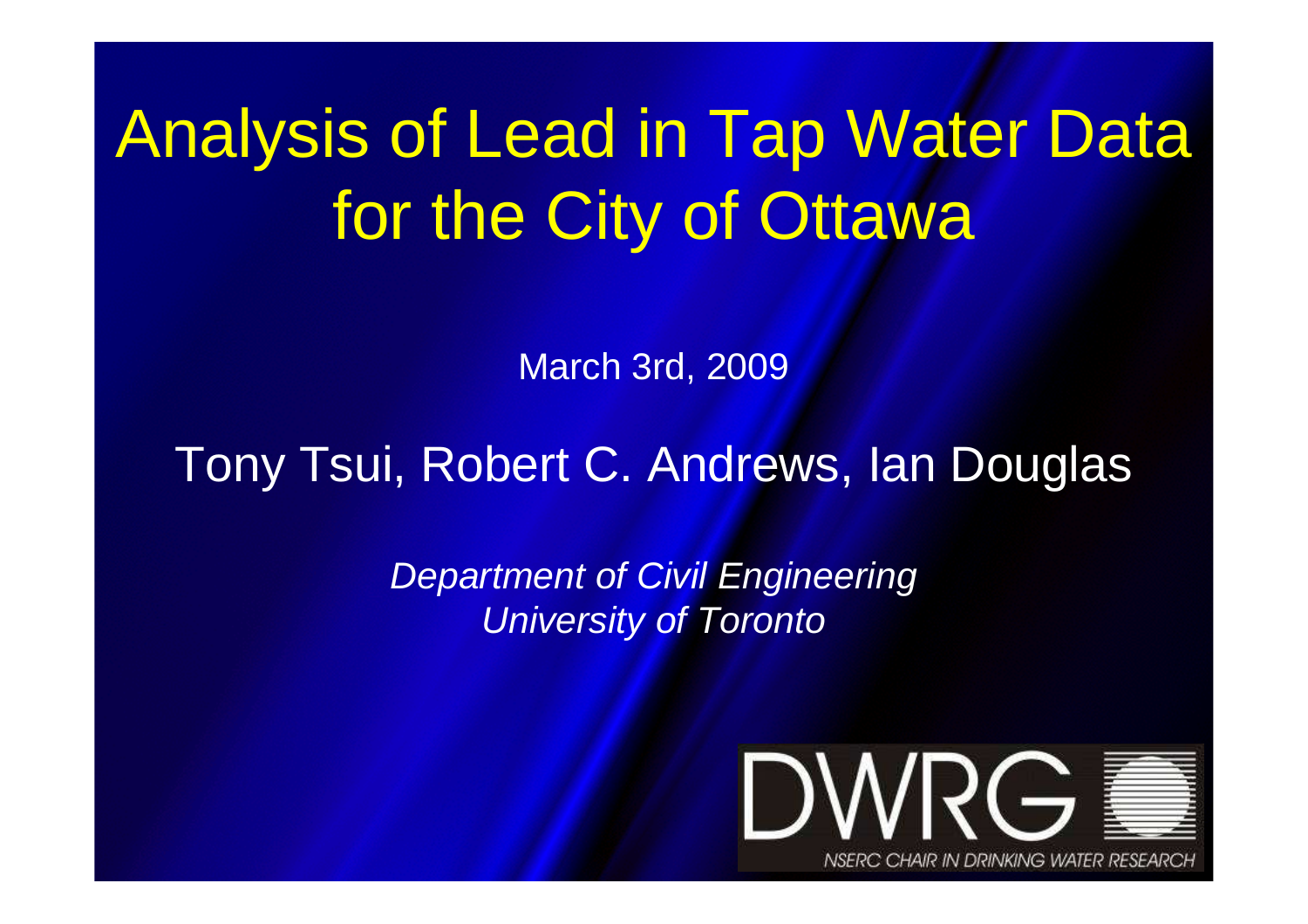## **Objectives**

- 1) Compare different lead sampling protocols for lead in tap water
- 2) Evaluate effects of temperature and pH changes
	- Apply statistical methods to evaluate data
- 3) Predict lead concentrations using a regression model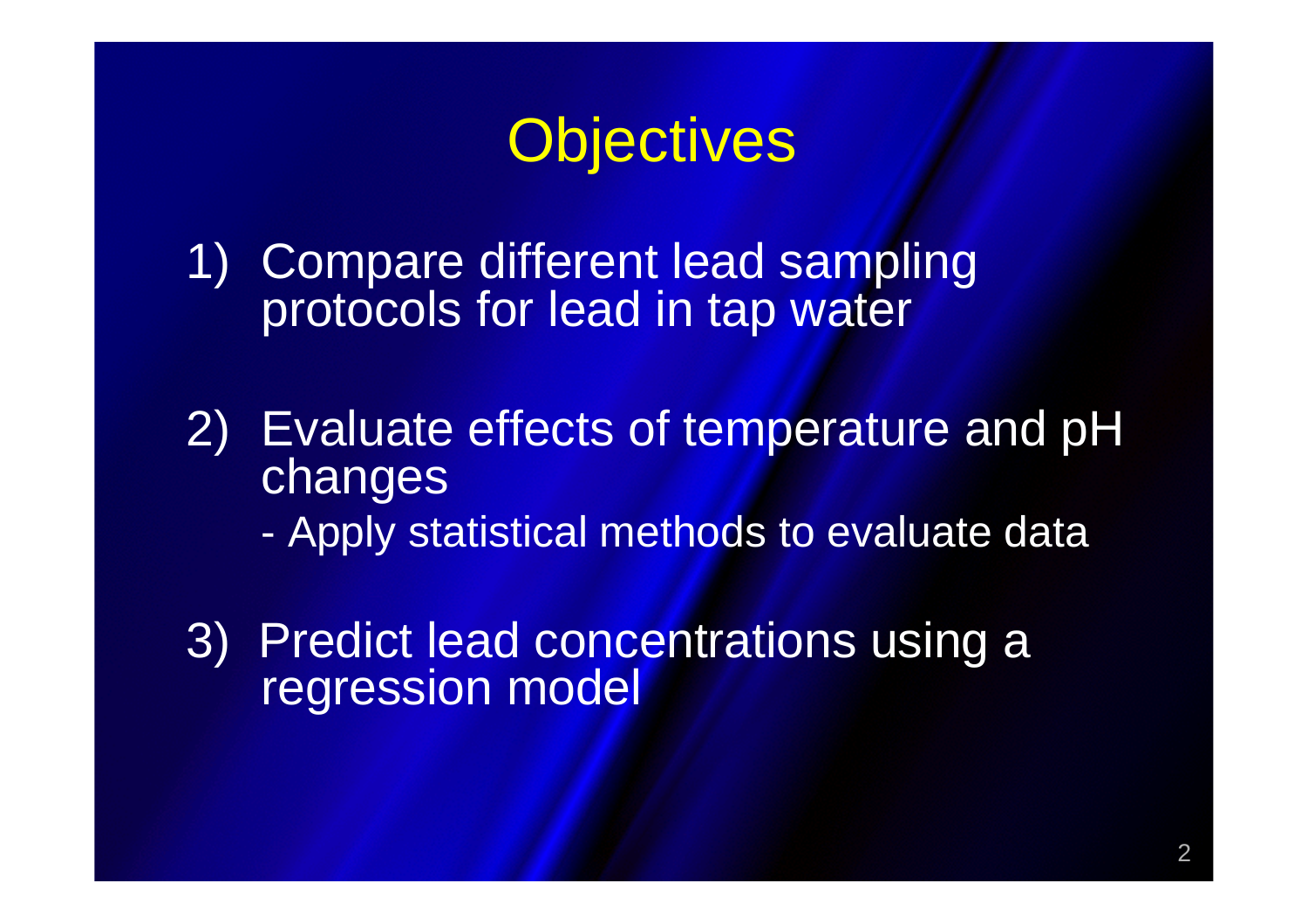#### **Ottawa Background**

• Field data gathered from homes in Ottawa from 1997 to 2008

• Elevated lead levels (>10 µg/L) reported in water samples from some homes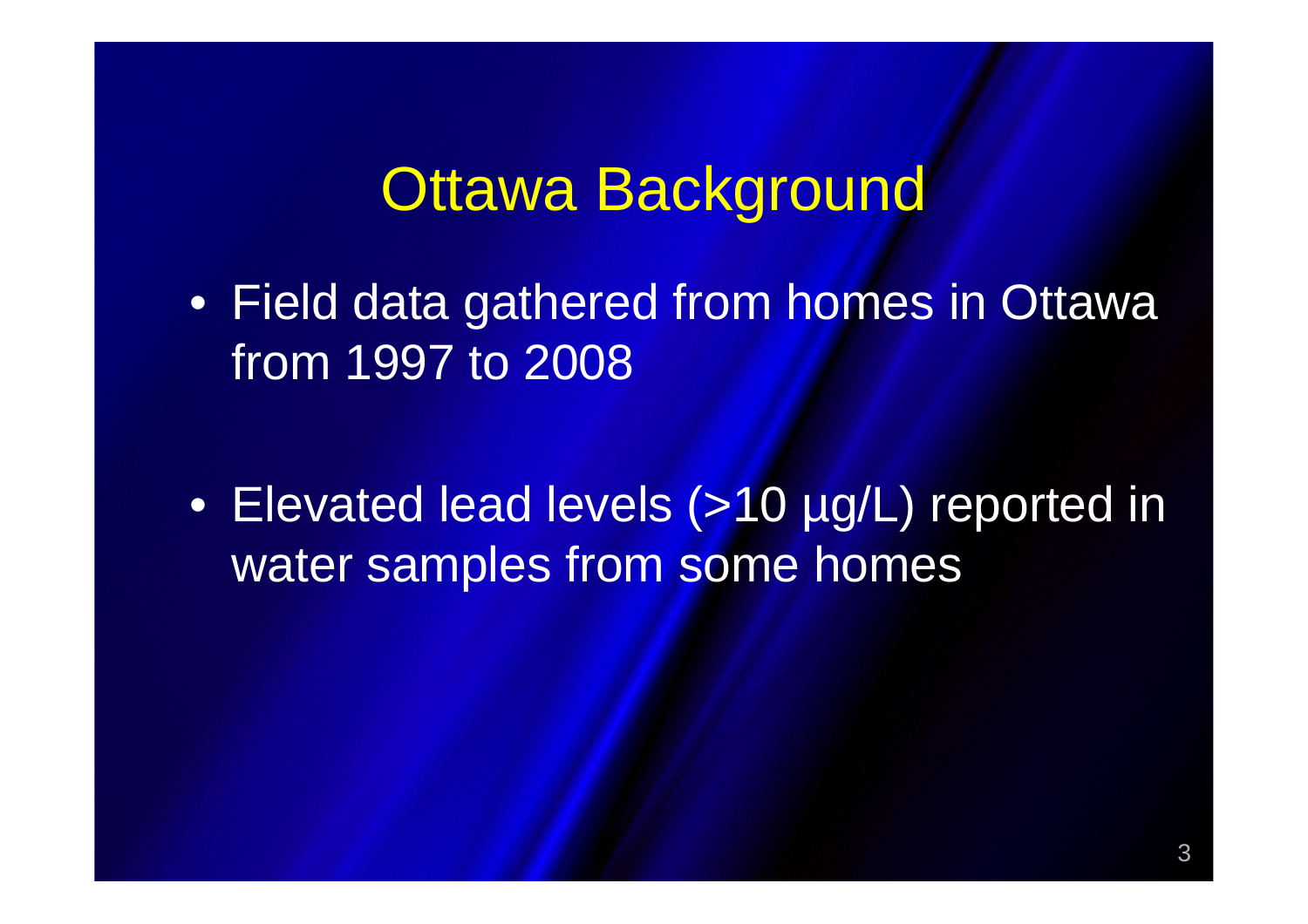## Sampling Protocols

• 5-minute flowing sample (1997 to 2008) $\mathcal{L}_{\mathcal{A}}$ Former Ontario sampling protocol





#### **Flush TapFor 5 Minutes**

**Collect Samples**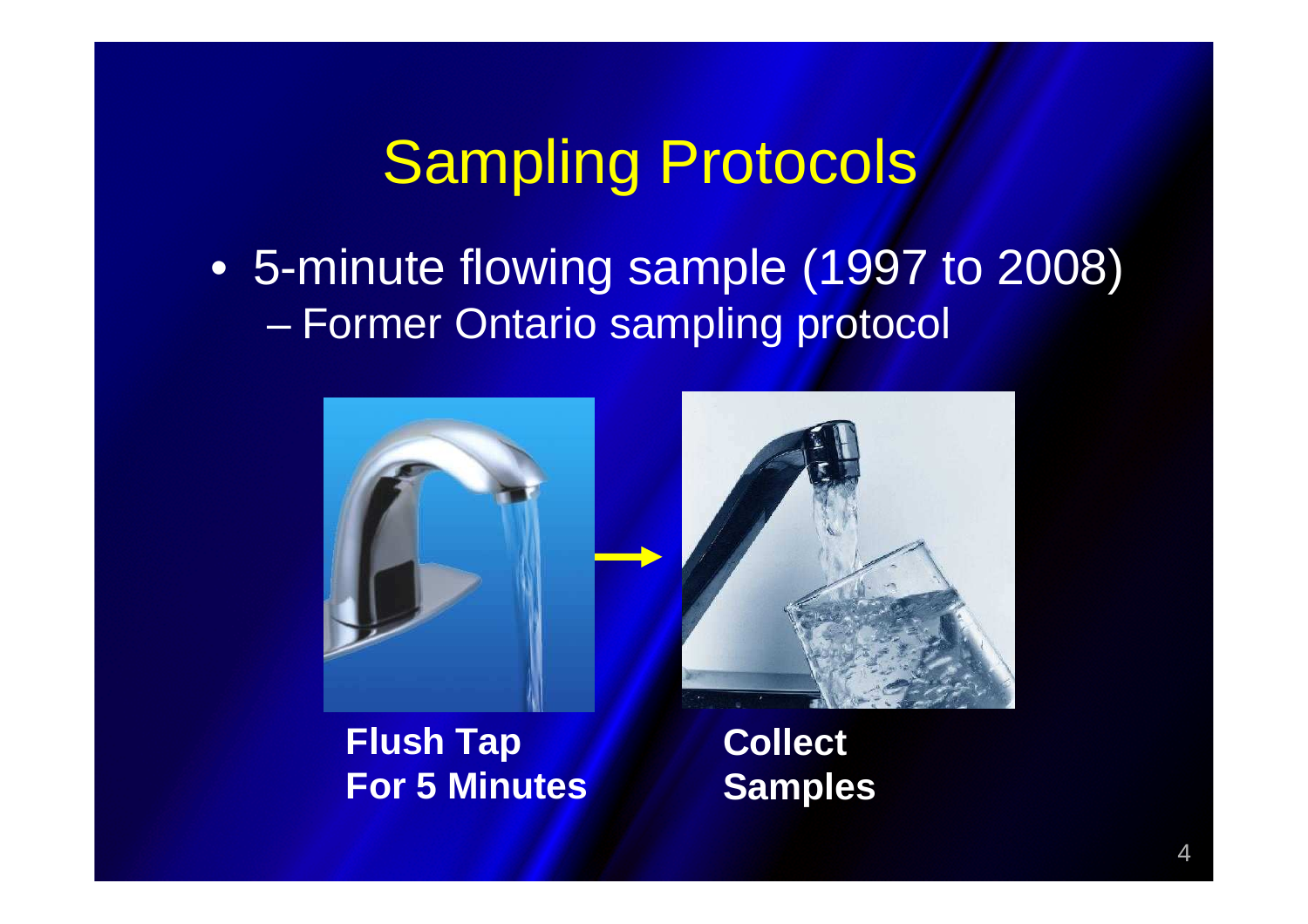## Sampling Protocols

- 30-minute stagnation (2006 to 2008) $\mathcal{L}_{\mathcal{A}}$  Current Ontario sampling protocol (MOE, 2007)
- 6-hour stagnation (2006 to 2008)









**Flush Tap ForCollect5 minutesSample**

**Collect 1-litre SamplesWait 30 minutes6 hoursWait**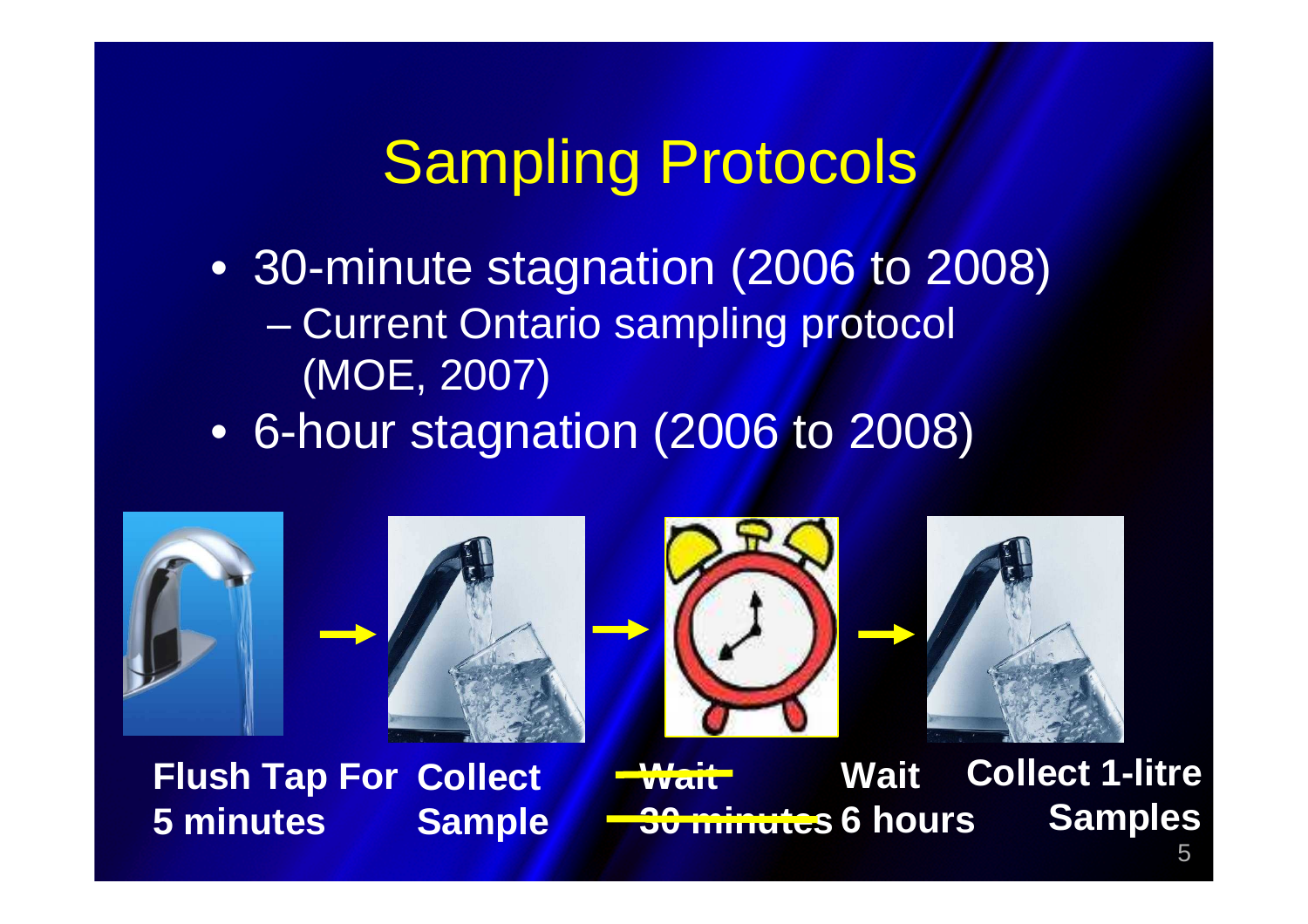## Sampling Protocols

- Ottawa collected 8 litres following 30-minute and 6-hour stagnation protocols
- Conservative sample collection represents lead from different sources

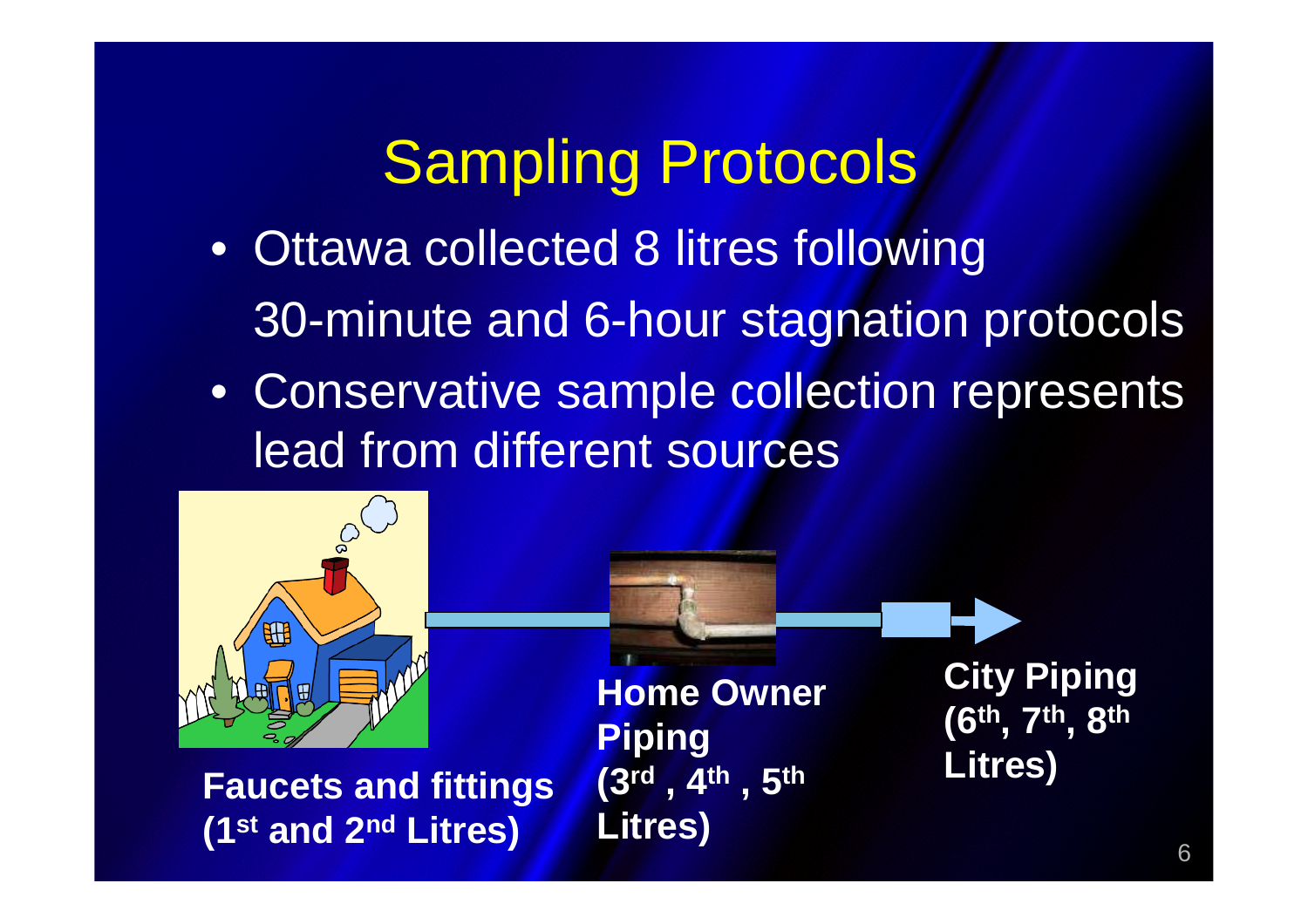## Effects of Sampling Protocol (Less Than 5oC)

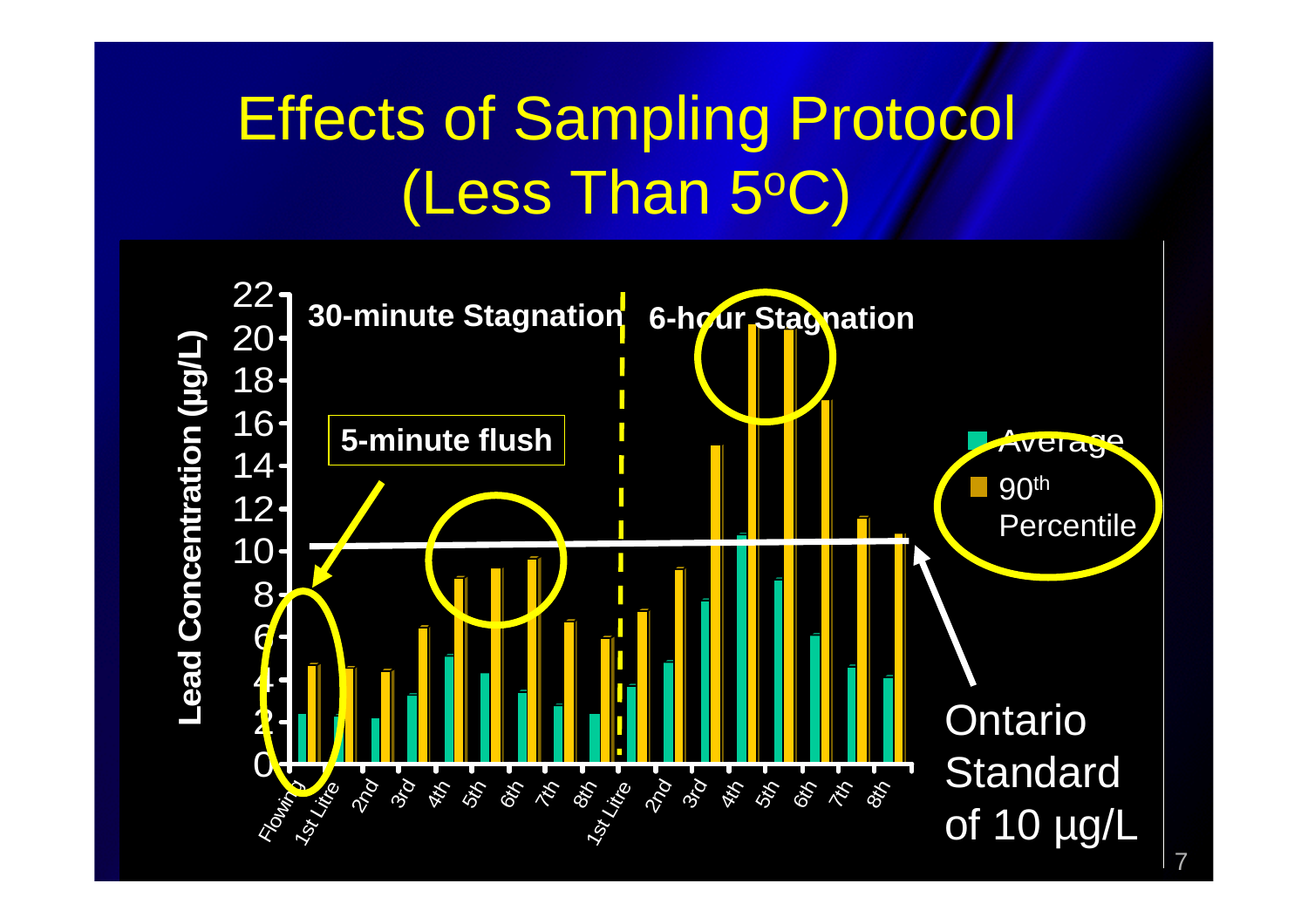## Effects of Sampling Protocol (Greater Than 15oC)

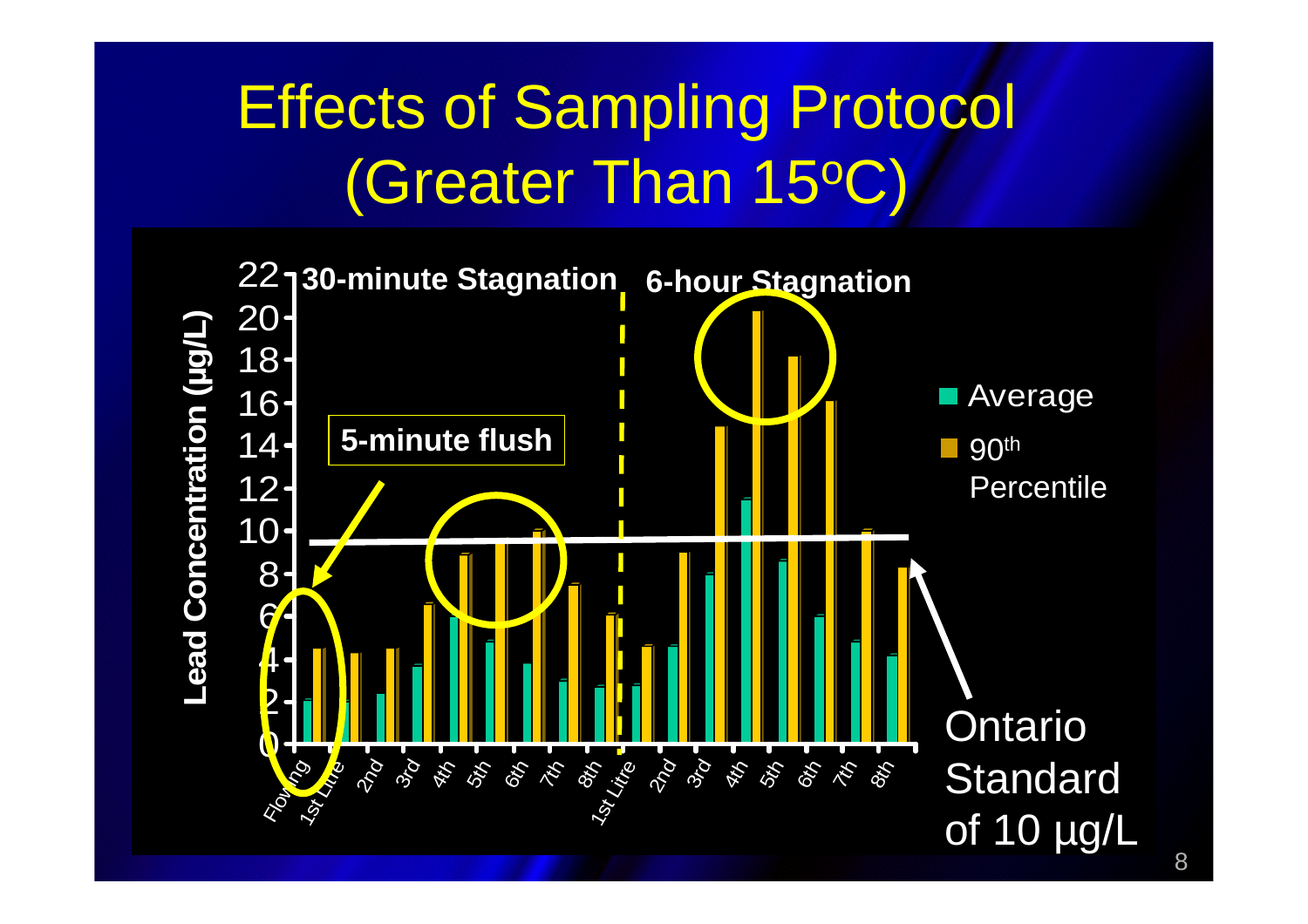#### Historical Lead Sampling Data

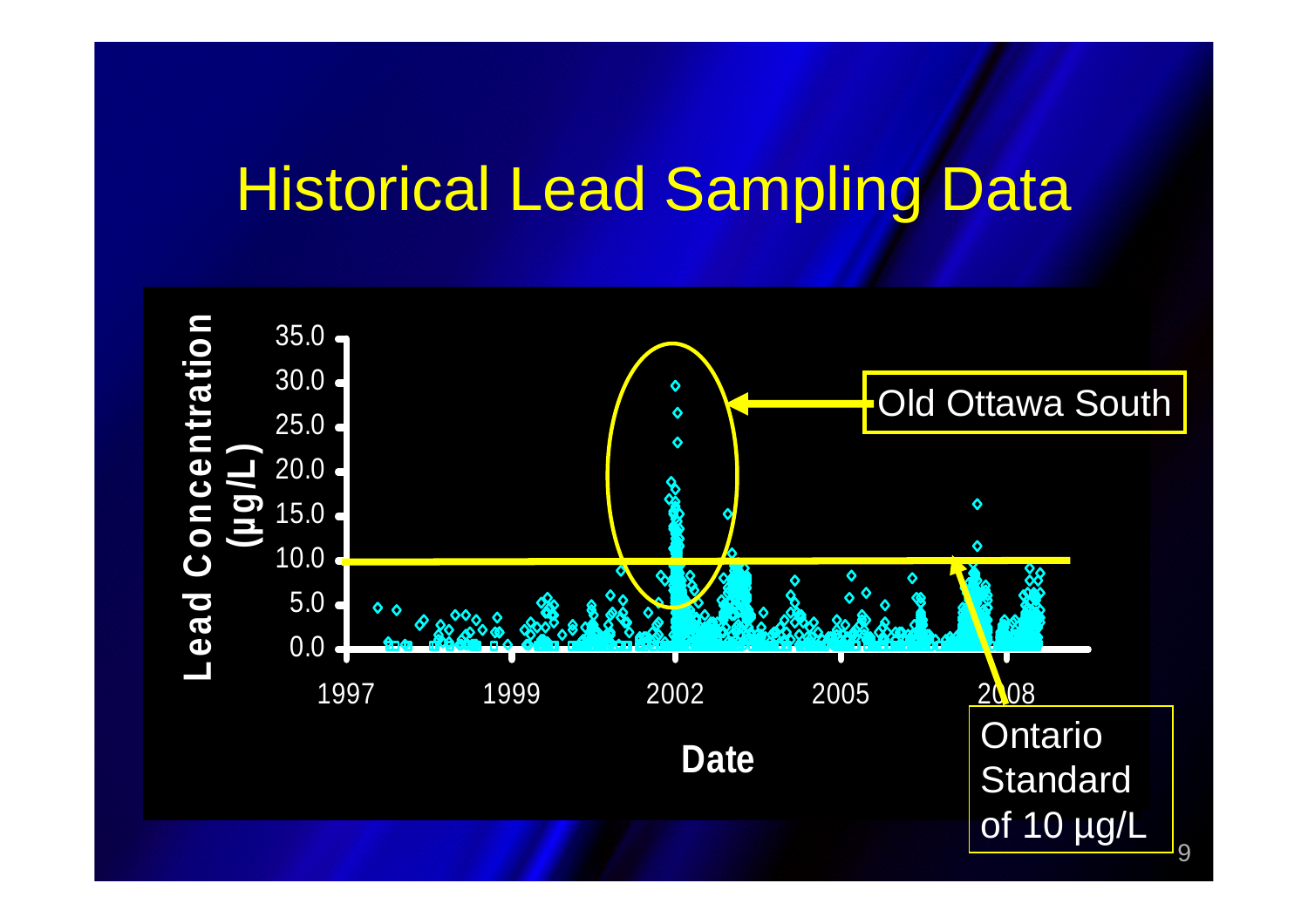#### **Old Ottawa South**



## **In 2002, Ottawa raised pH of water from 8.5 to 9.2**

 $\overline{C}$ 

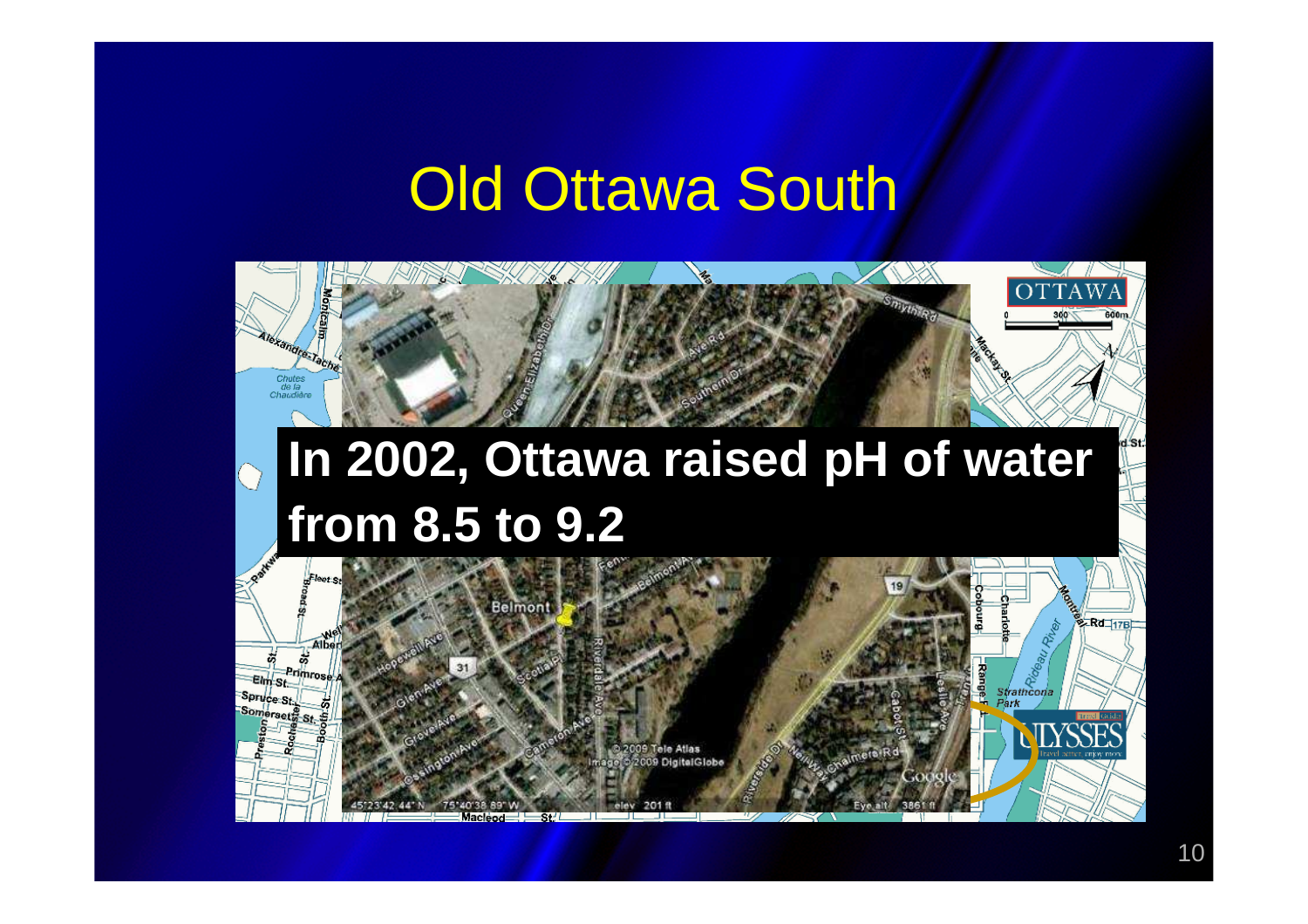## Why Raise pH?

- Lower pH values tends to increase lead solubility in tap water (Singley, 1994; Schock, 1989)
- Nitrification (> 15ºC)



- **STATE OF STREET**  $\mathcal{L}_{\mathcal{A}}$  , where  $\mathcal{L}_{\mathcal{A}}$  is the set of the set of the set of the set of the set of the set of the set of the set of the set of the set of the set of the set of the set of the set of the set of the set of the Natural process on internal pipe surfaces
- $\mathcal{L}_{\mathcal{A}}$  $NH_3+O_2$  $_2$  -> NO  $_2^-$  + H+

ESTATUS III KANAD KORA KUULUU KUULUU KUULUU K  $\mathcal{L}_{\mathcal{A}}$ Results in pH decrease (8.5 ->7.8) **Nitrifying Bacteria**

• Raised pH in August 2002 from 8.5 to 9.2 in the distribution system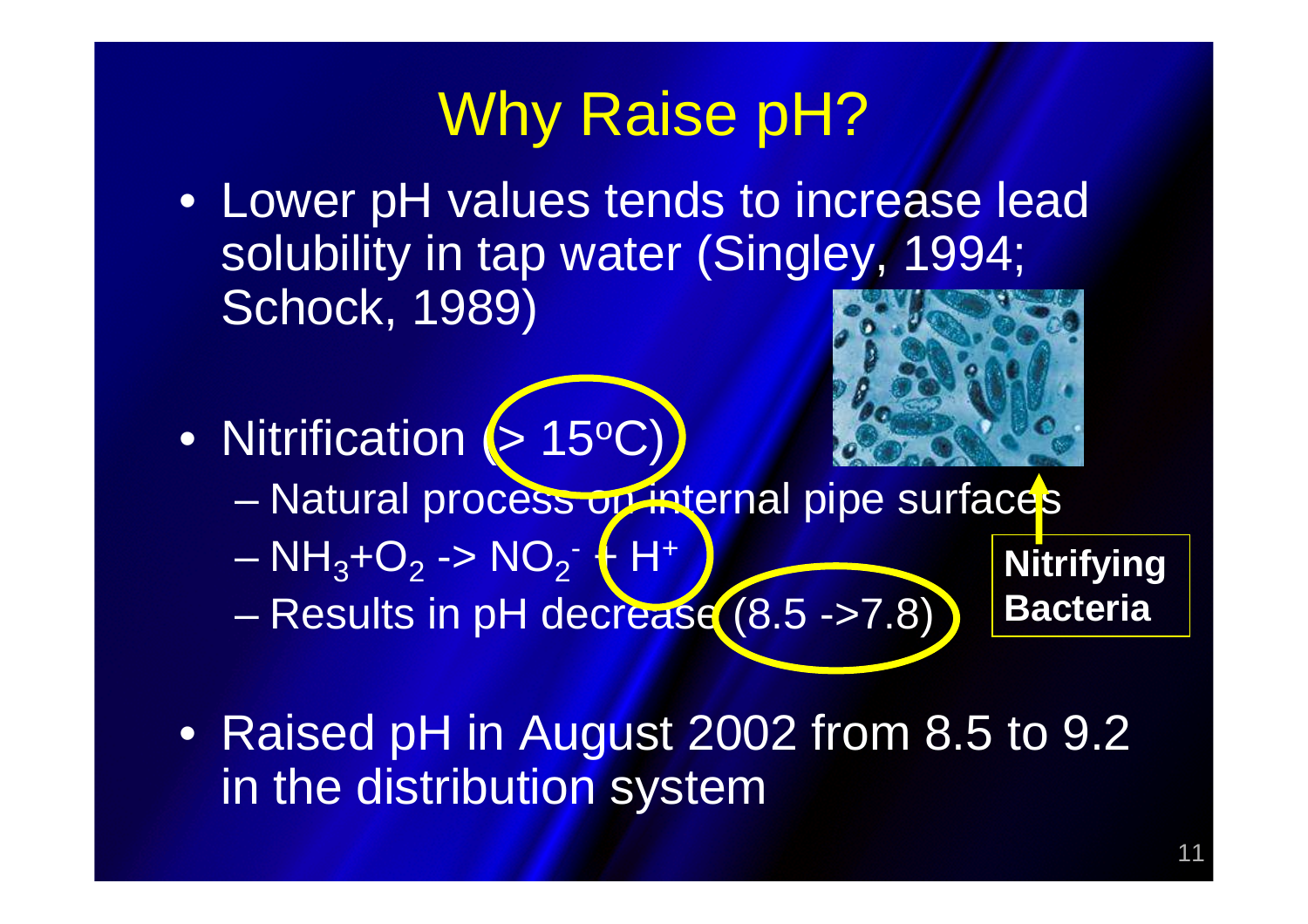## Effect of Temperature Changes on Lead (Pb)

| <b>Water Temperature</b><br>(CC) | <b>Average Lead</b><br><b>Concentration (µg/L)</b> |      |
|----------------------------------|----------------------------------------------------|------|
| Greater than 15                  |                                                    | 2.60 |
| 5 to 15                          |                                                    | 1.70 |
| $0$ to 5                         |                                                    |      |

Based on data from 1997 to 2008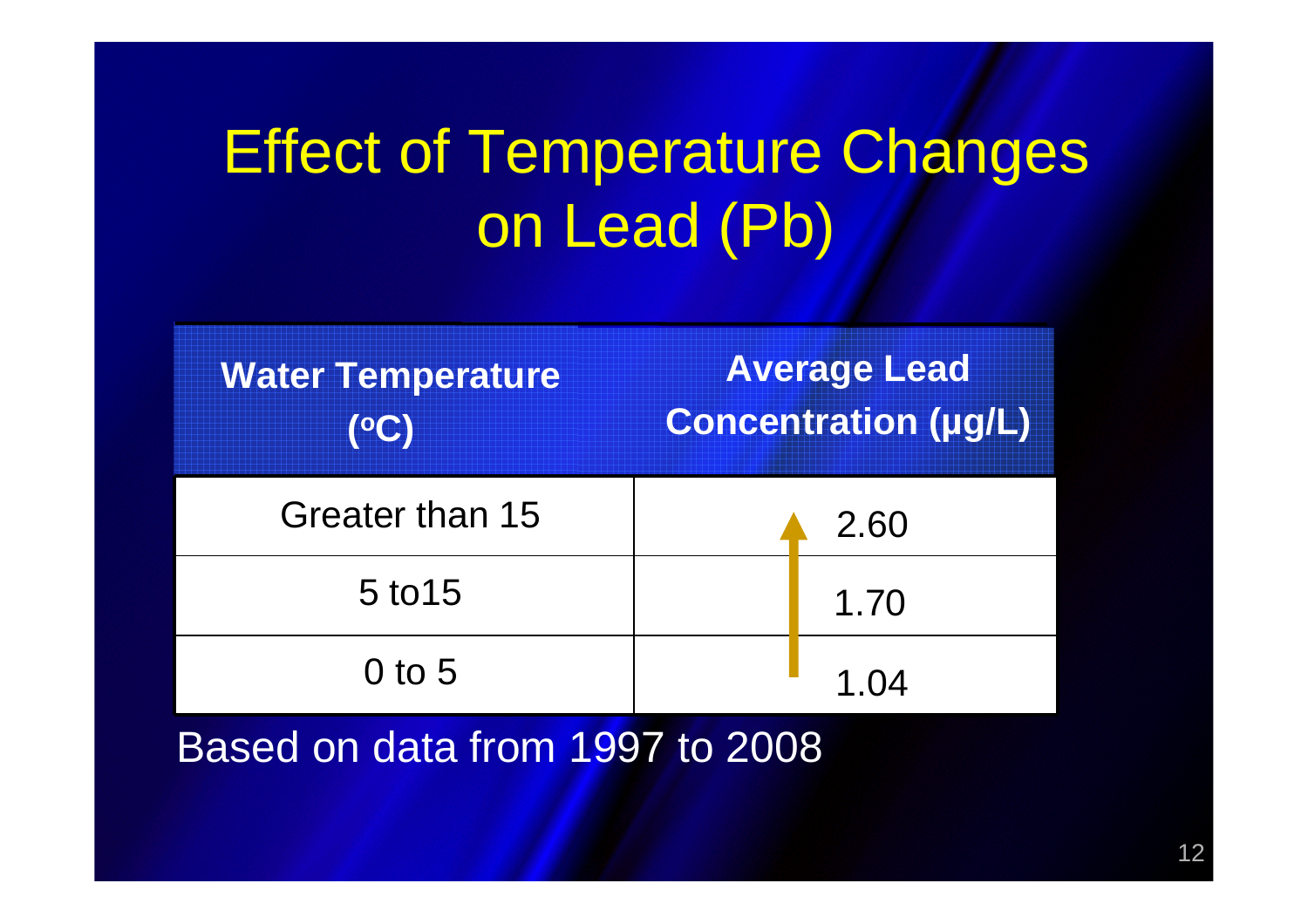## Effect of Temperature Grouping on Lead (Pb)



Based on data from 1997 to 2008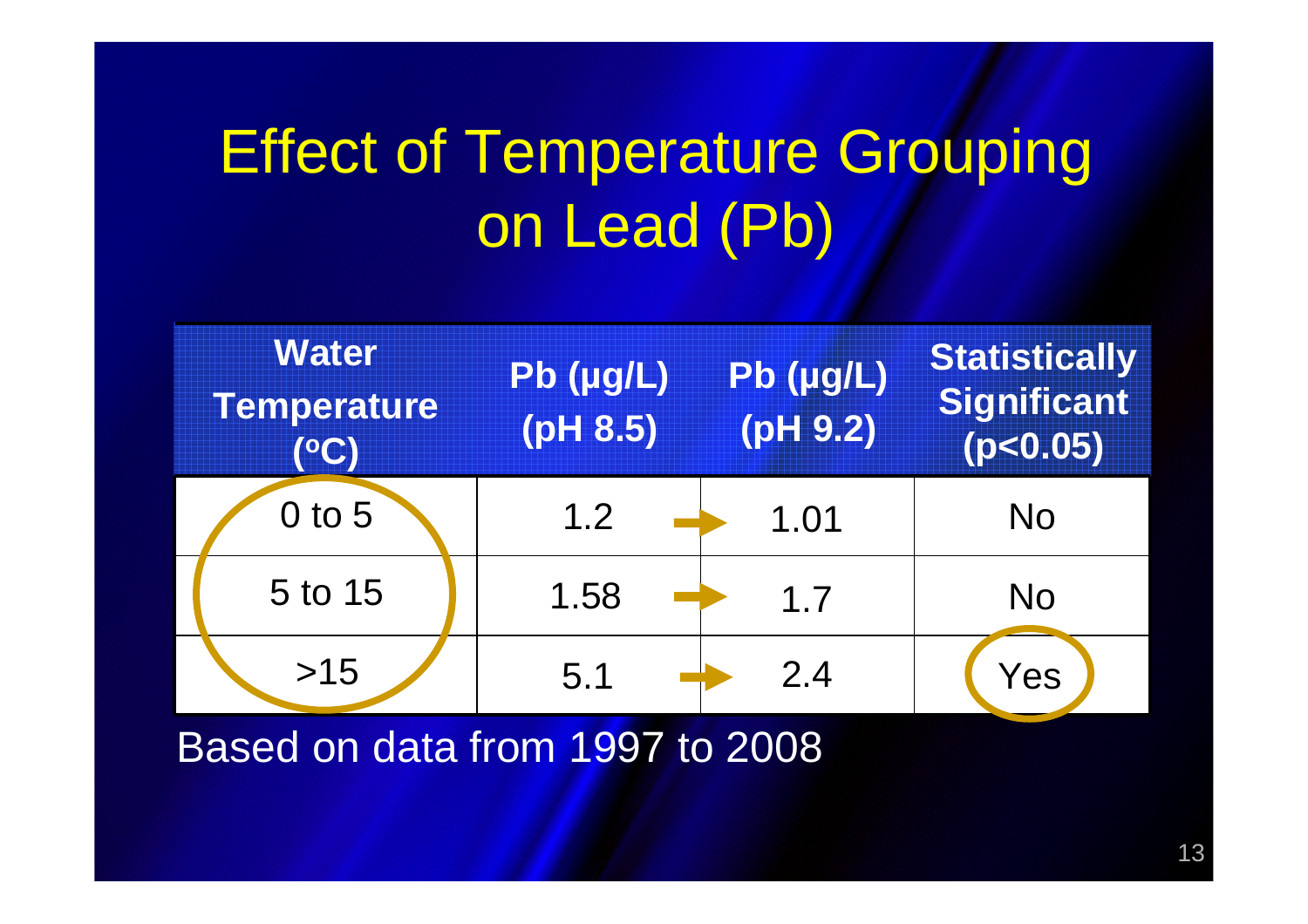## Predicting Lead Concentrations

- Enable Ottawa and other municipalities to predict impact of corrosion control strategies in the future
- Apply linear and logistic regression
- Assess accuracy of models through R<sup>2</sup> (correlation coefficient)
	- -0 = No correlation
	- 1 = Perfect correlation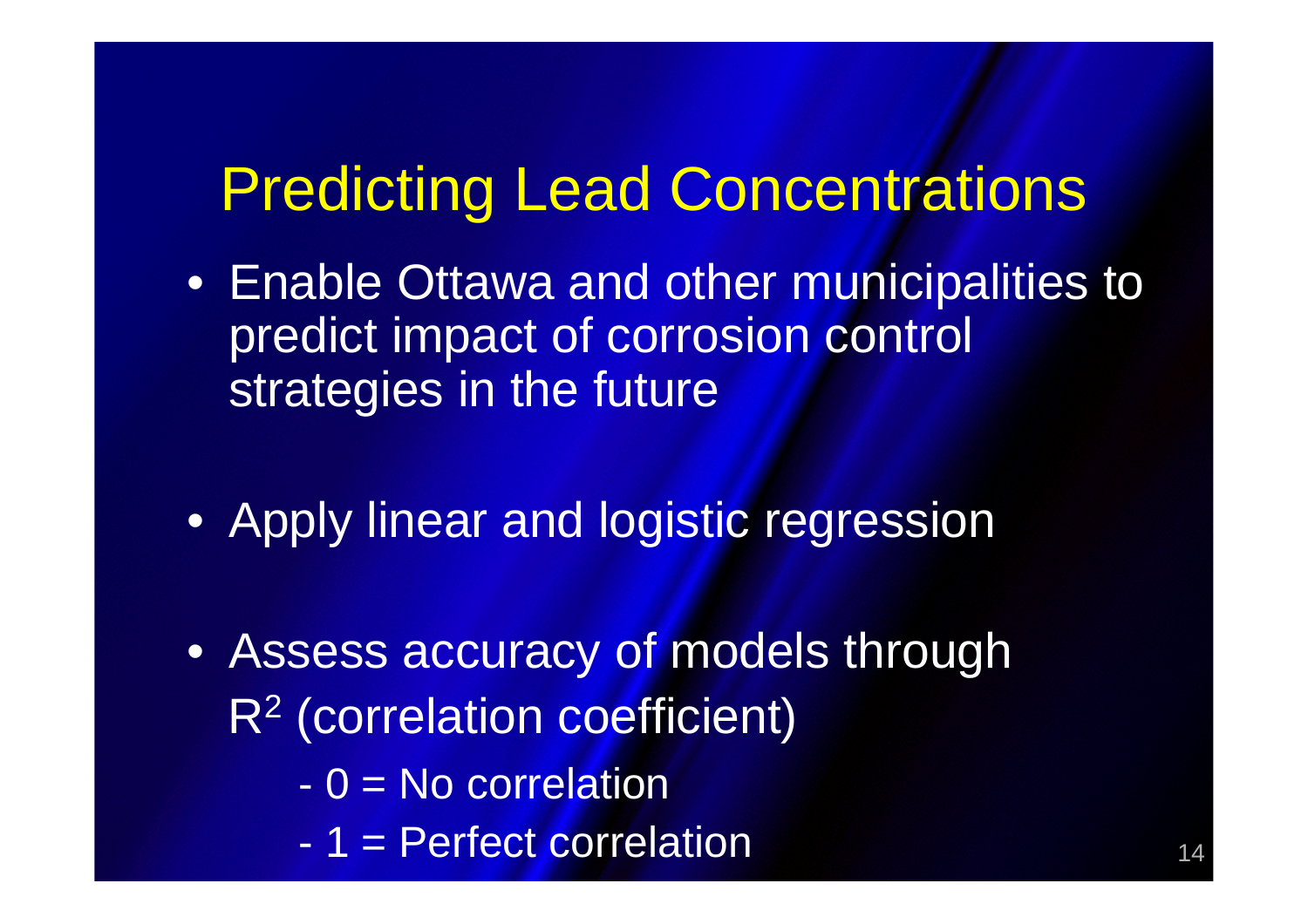## **Data Preparation for Regression**

• Water Quality Parameters

Chloramine residual

pH

**Temperature** 

Lead Concentration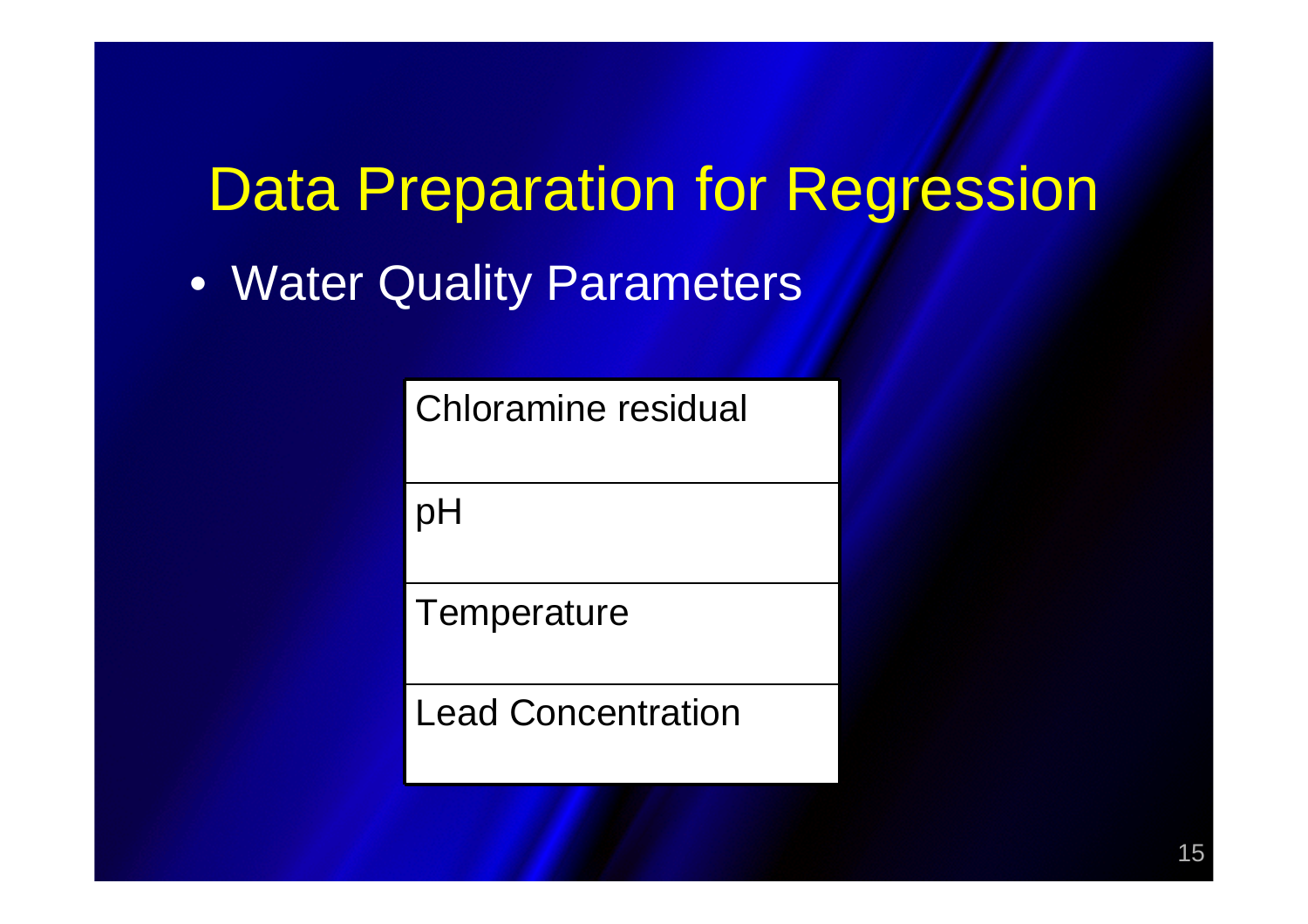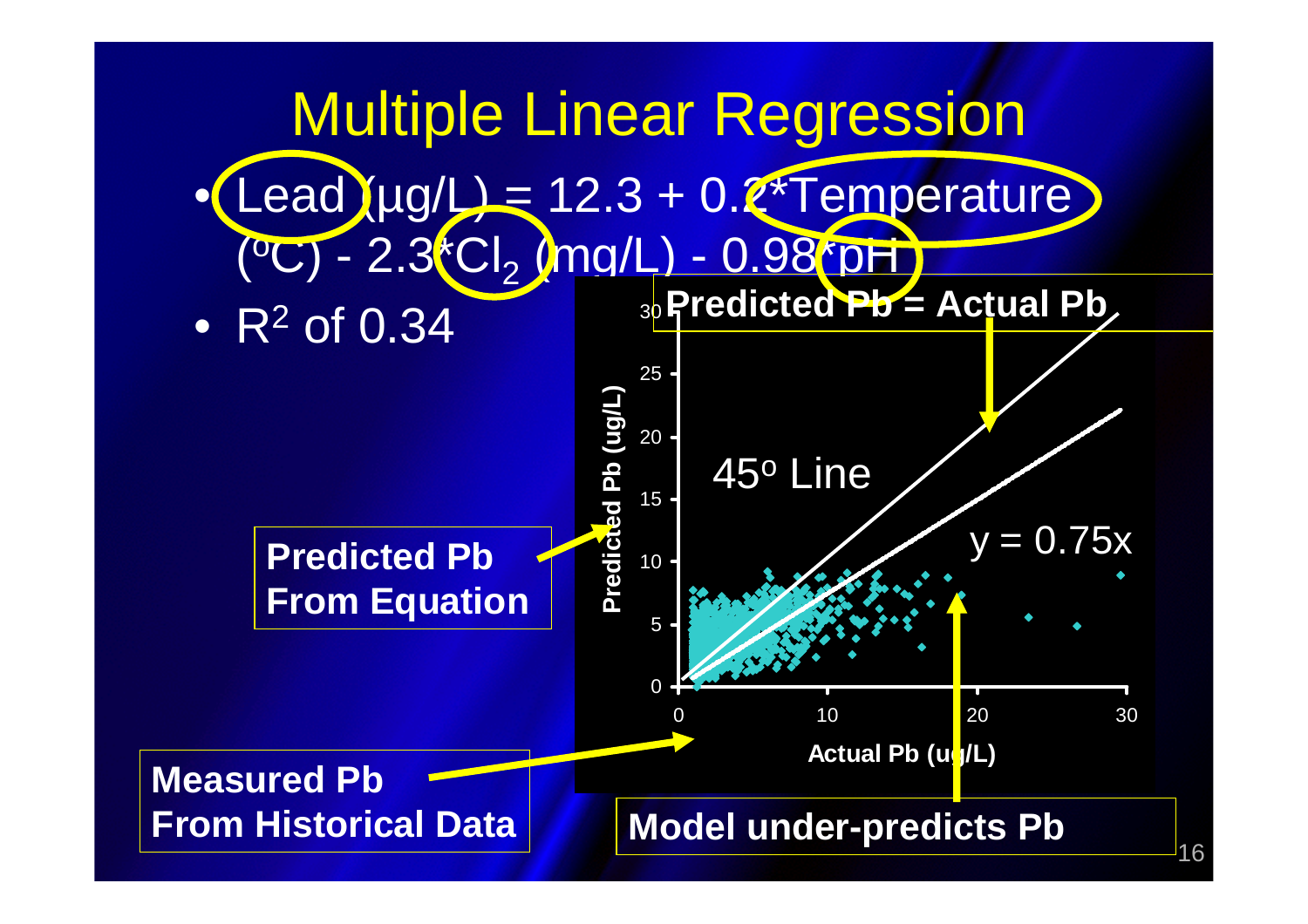## Multiple Linear Regression



17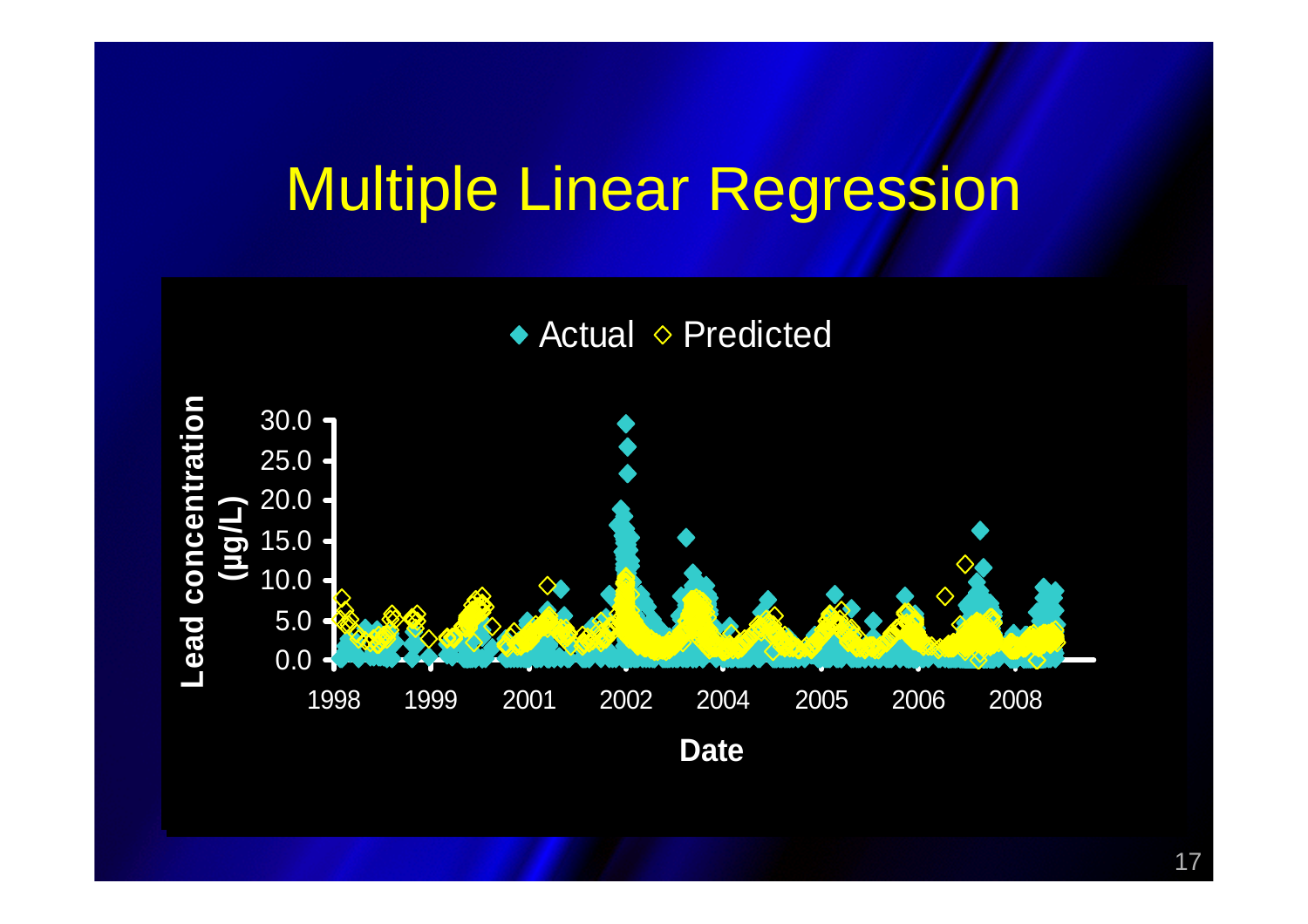### Logistic Regression

- • Binomial logistic regression–Categorical variable response
- Transformed lead variable into 2 categories
	- $\mathcal{L}_{\mathcal{A}}$  , where  $\mathcal{L}_{\mathcal{A}}$  is the set of the set of the set of the set of the set of the set of the set of the set of the set of the set of the set of the set of the set of the set of the set of the set of the 0 (less than 10 µg/L)
	- 1 (greater than or equal to 10 µg/L)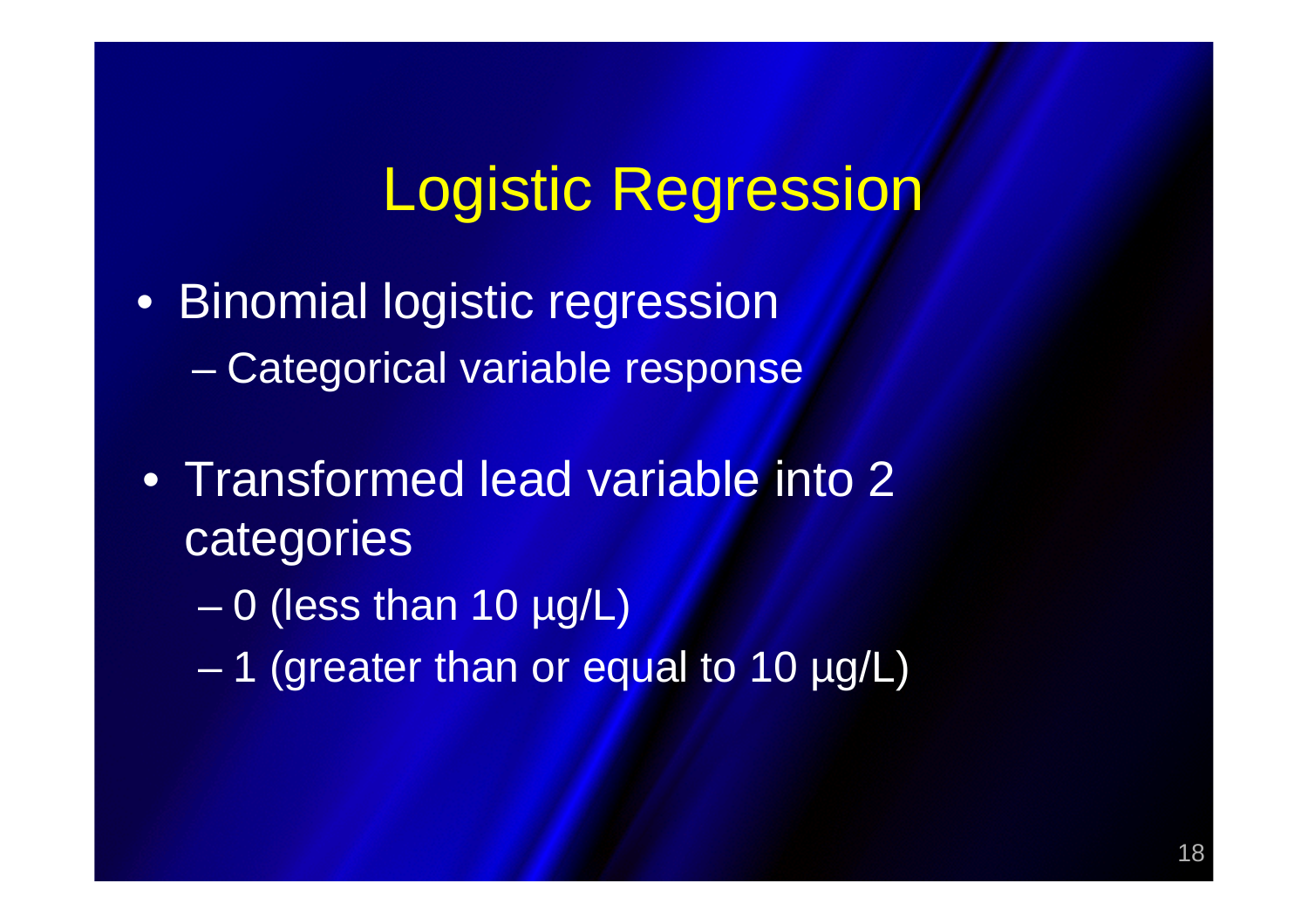## Logistic Regression Results• Overall accuracy = 96.4%

**1**

**1+e-z**



**Probability of 0 or 1 =**

19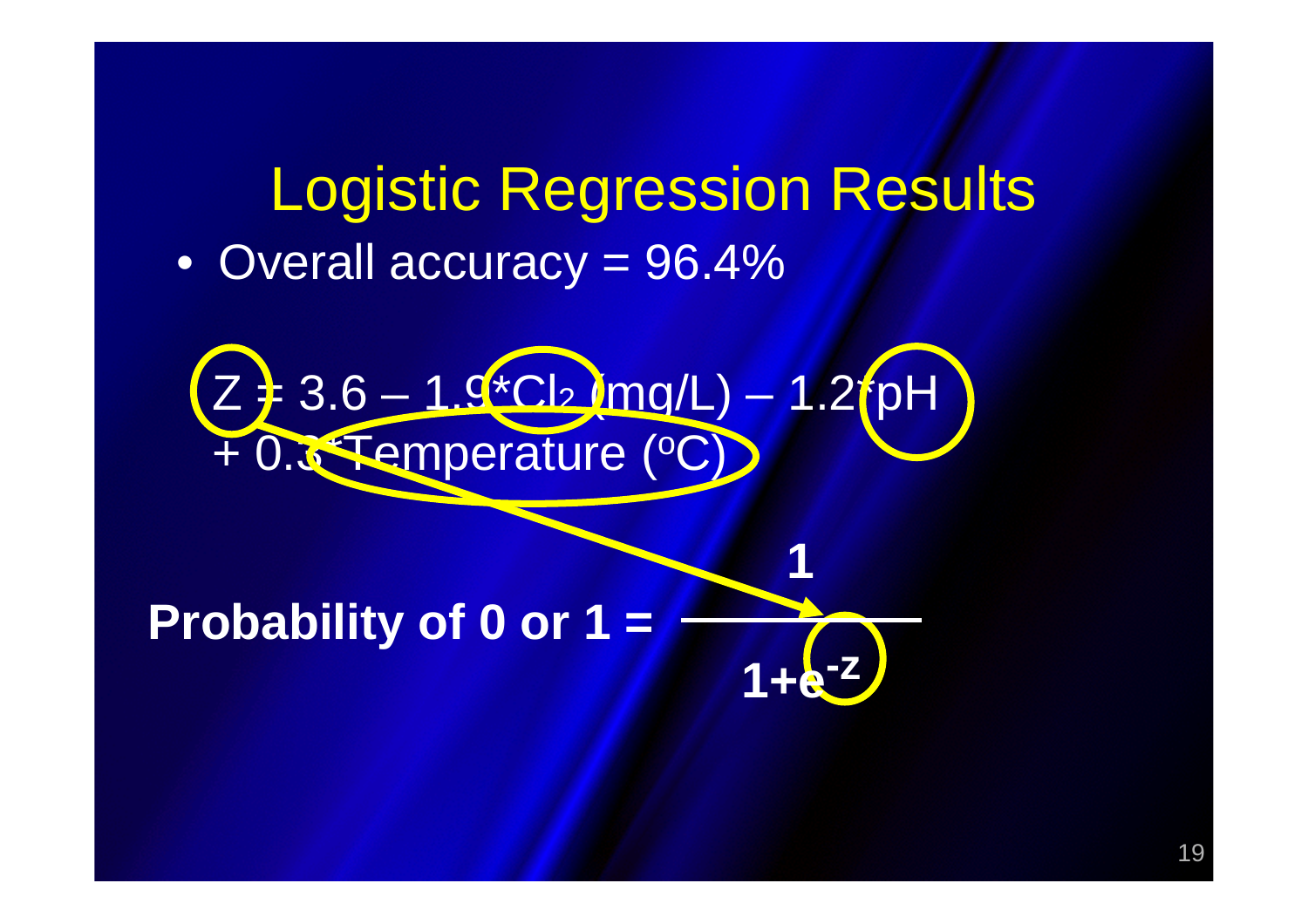## Sample Model Output

| <b>Sample</b><br>Home | CI <sub>2</sub><br>(mg/L) | pH   | <b>Temperature</b><br>$\mathbf{C}$ | <b>Probability</b> |
|-----------------------|---------------------------|------|------------------------------------|--------------------|
| 1                     | 1.12                      | 8.00 | 15.6                               | 0.18               |
| $\overline{2}$        | 1.20                      | 8.36 | 17.2                               | 0.11               |
| 3                     | 0.74                      | 8.30 | 18.5                               | 0.53               |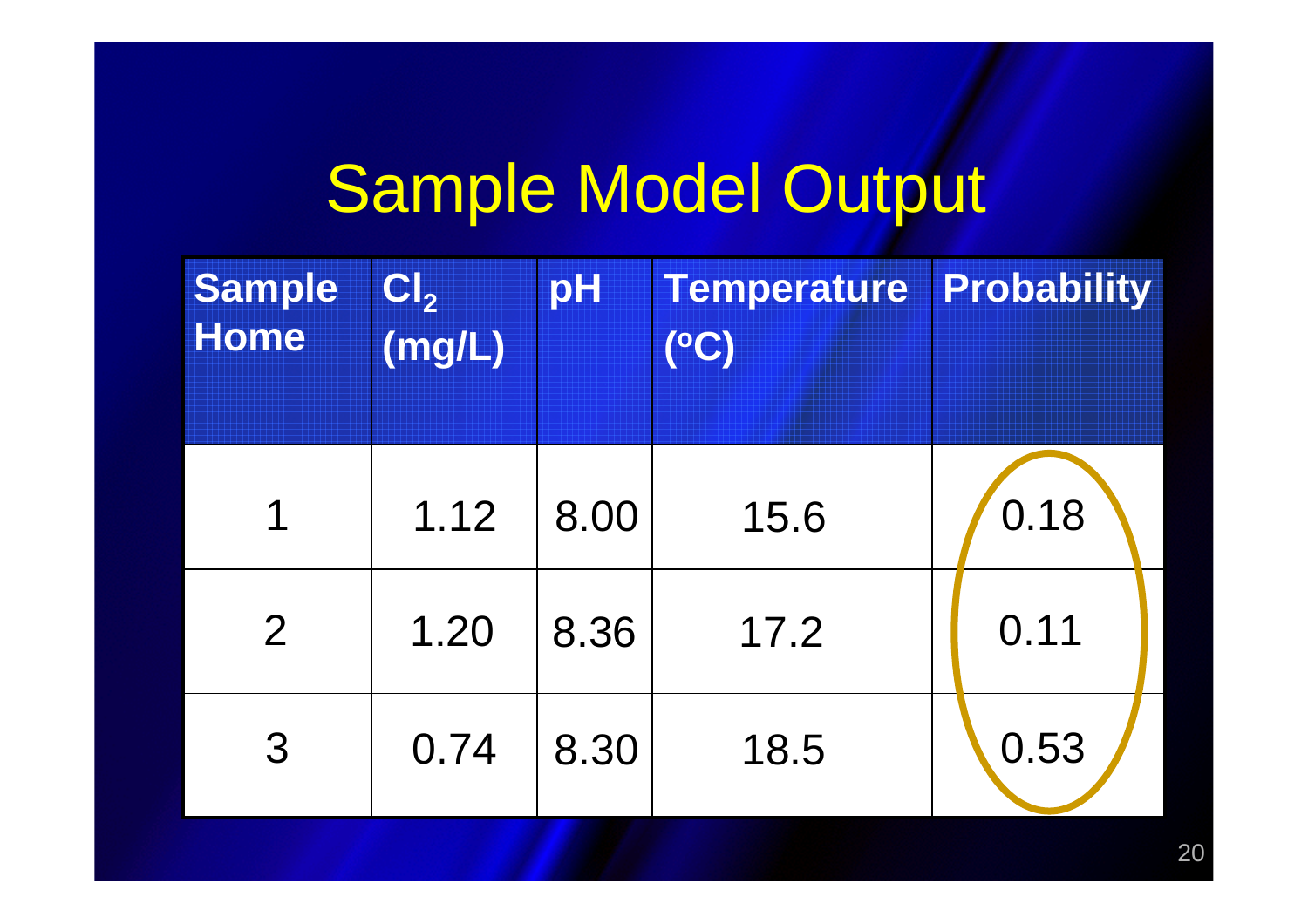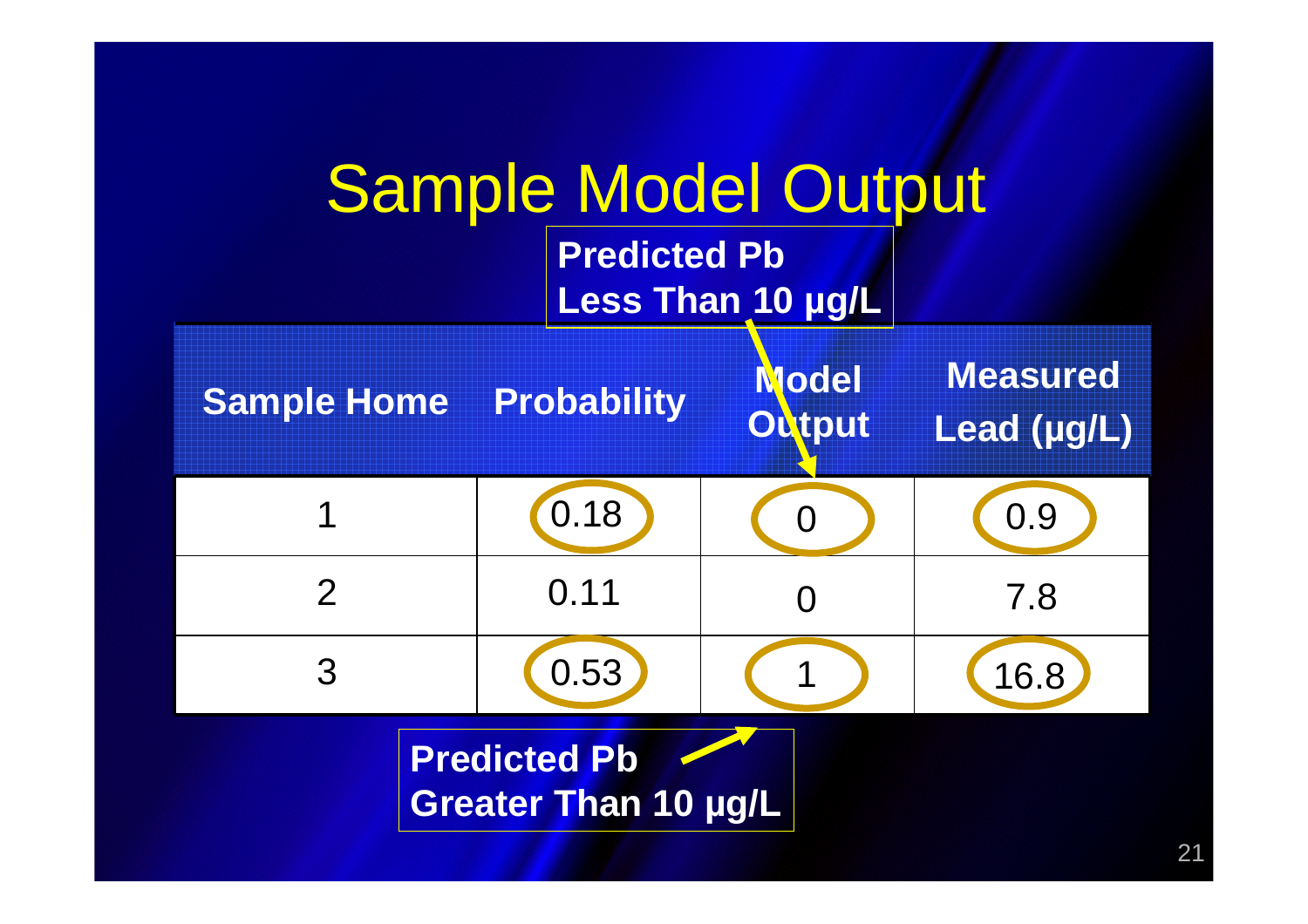## Logistic Regression Results

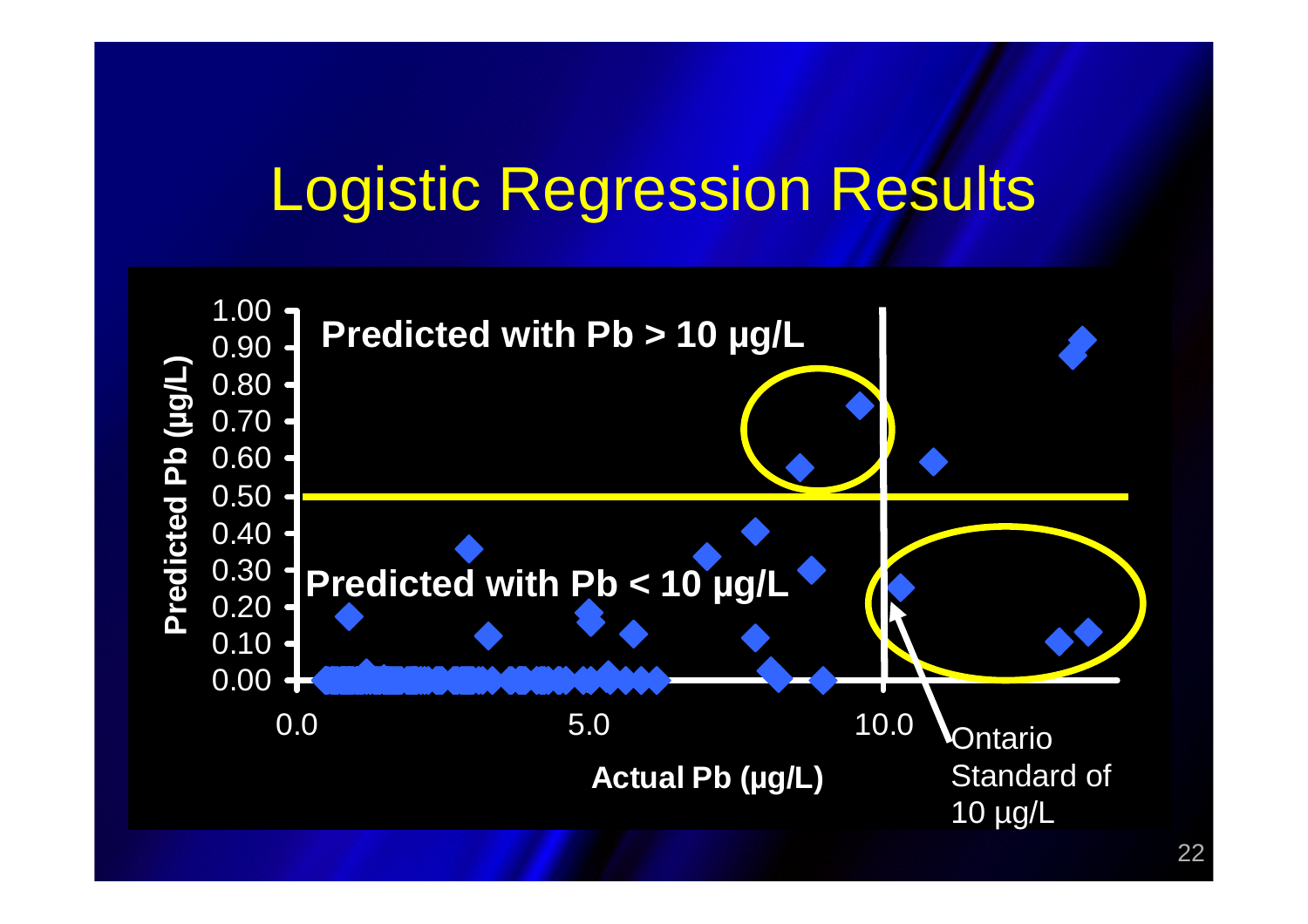## Summary

- Effect of pH increase (8.5 to 9.2) significantly lowered lead concentrations for temperatures > 15oC
- Stagnation protocols (30-minute and 6-hour) illustrated higher lead when compared to 5minute flushing protocol
- Linear and logistic regression are valid methods for predicting lead concentrations based on historical water quality data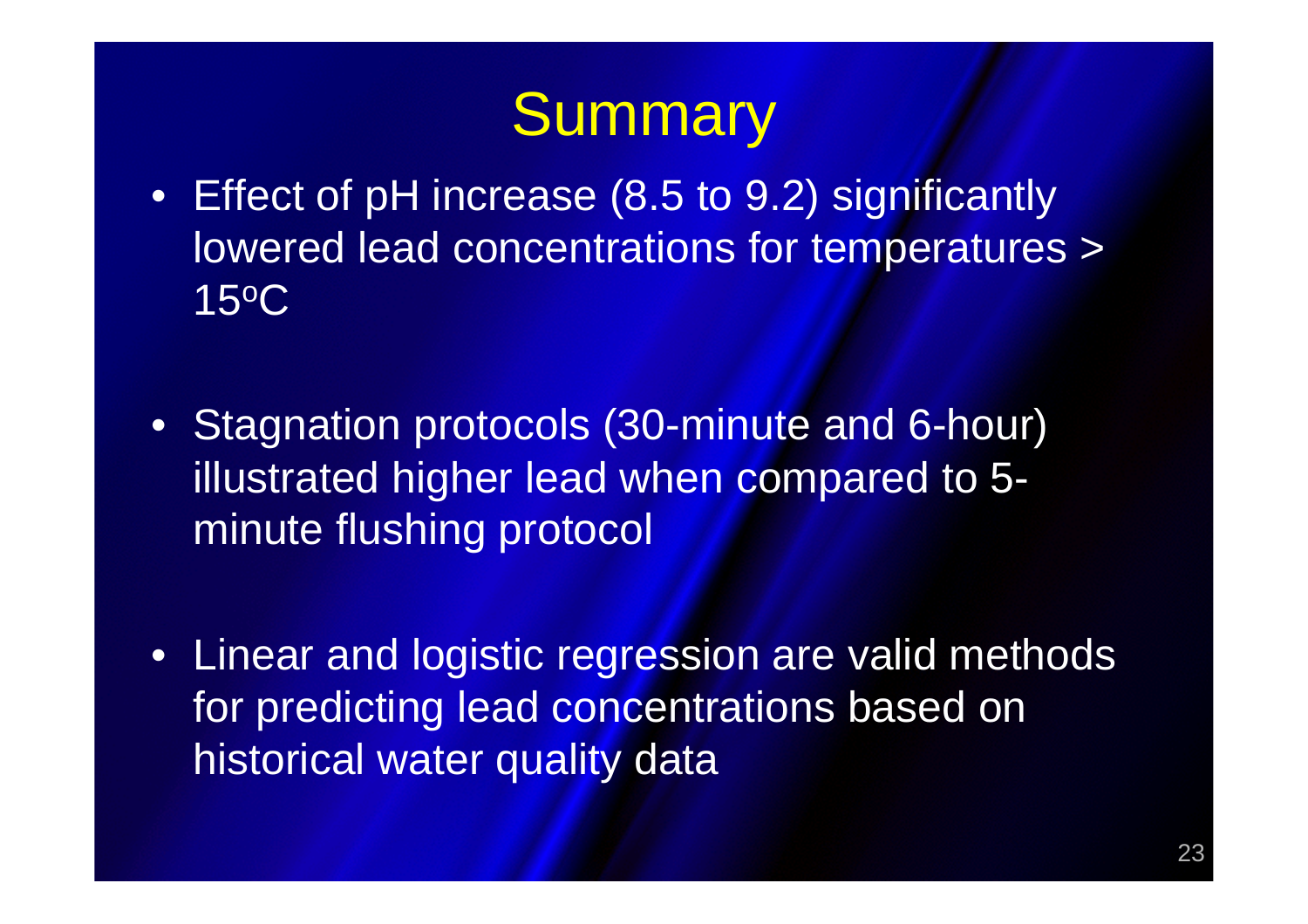## Acknowledgements

 $\bullet$  City of Ottawa for providing lead data from 1997 to 2008

 $\bullet$  Andy Campbell (Ottawa Water Quality Technologist)